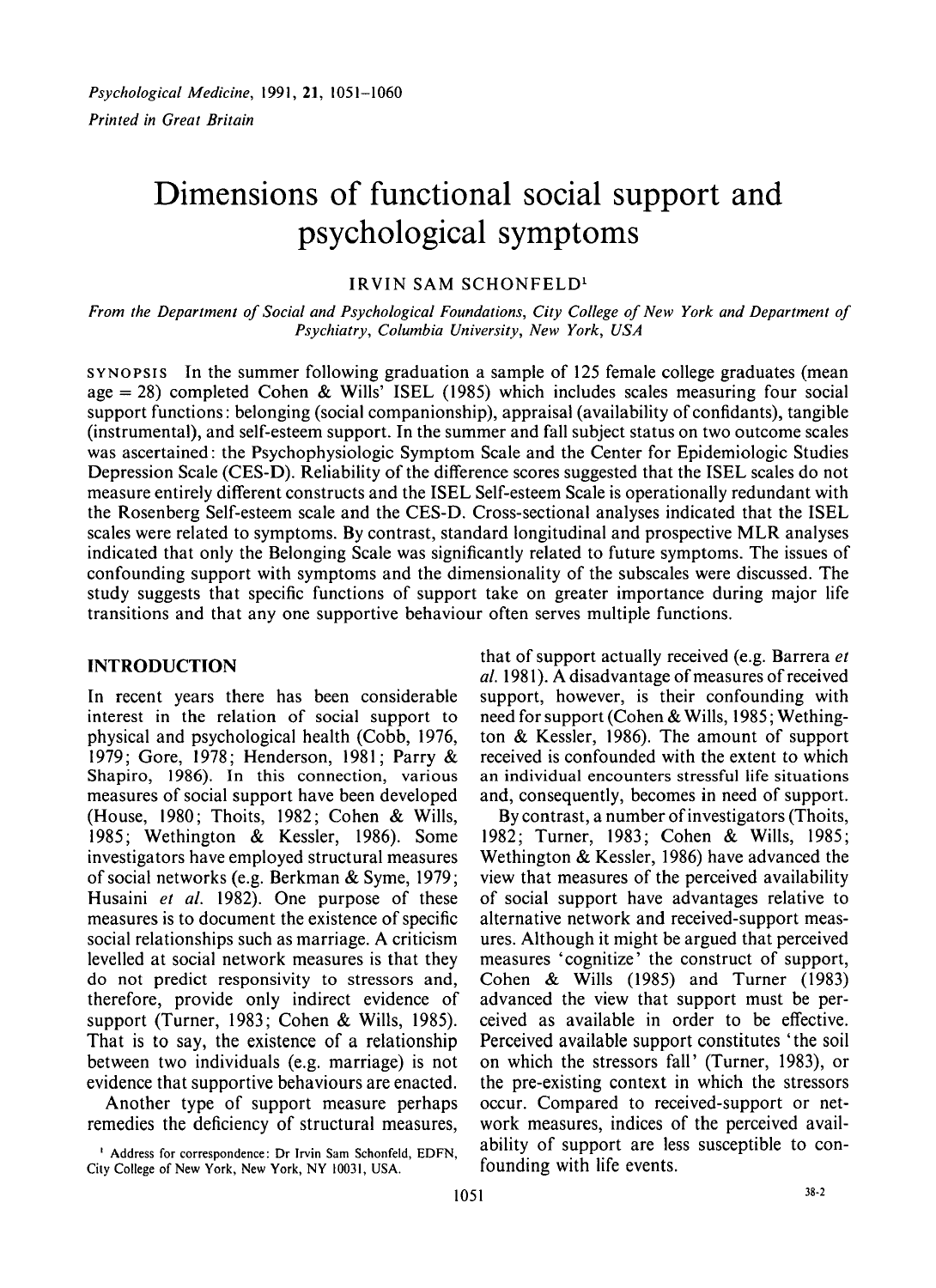Network measures are sensitive to 'exit' events (Paykel, 1978) since the loss of a network member  $-$  a spouse to divorce, for example  $$ diminishes the size of the network. Perceived support measures are consistent with the view that several others can provide redundant support functions. Loss of a network member, therefore, need not mean lessened support, although reduced perceived support can occur with network loss. By contrast, Lieberman (1986) advanced the view that it is possible for some individuals to be well embedded in networks in which helping relationships work so smoothly that those individuals are ' not able to isolate how they turned to their kith and kin for help' (p. 463). For these individuals, perceived or received support measures will not work. Lieberman (1986), however, went on to write that 'little more than speculation exists on this area of social support' (p. 463).

A defect in perceived support measures is their potential for confounding with psychological symptoms. Network measures, by contrast, are less susceptible to this type of confounding since they can be documented as present or absent. Perceptions of the support available from others are likely to be influenced by psychological state. It is, therefore, important to control for pre-existing symptom levels when measuring perceived support.

Perceived available support is thought to serve a number of distinct functions (Cohen & Wills, 1985). For example, the availability of confidants for sharing sensitive information is different from having supporters who can be counted on for more tangible aid, like providing a lift to a doctor's appointment. The importance of differentiating among support functions is threefold: (1) support functions may exert different effects under varying circumstances; (2) the effectiveness of support functions may vary by the personal characteristics of support recipients; (3) the effects of different types of stressors may be mitigated, or buffered, by one support function rather than another. For example, when confronted with a severely threatening and uncontrollable life event, the availability of a confidant, in comparison to other types of support, may be particularly helpful to women (Brown & Harris, 1978).

A number of types of functions of perceived support have been discussed by investigators (Cobb, 1976, 1979; Henderson, 1980; Cohen *et al.* 1985; House & Kahn, 1985). Cohen & Wills (1985) identified four distinct functions of support: appraisal (or confidant or informational) support; tangible (or instrumental) support; belonging (or companionship) support; self-esteem (or emotional or expressive) support. Appraisal support refers to informational help or advice in defining and coping with problems. Tangible support refers to the provision of material aid such as a needed loan or helpful physical effort as in painting a room. Belonging support refers to social companionship. Belonging support includes having others with whom to participate in a social activity like a sport or dining out. Support for self-esteem refers to others' communications indicating the person is valued. This includes letting the person know she is competent at some activity or has an admired trait such as a sense of humour.

In order to demonstrate that these conceptually different functions of support are related to health, it is important to demonstrate that the measures of the different support functions are distinguishable in practice (house & Kahn, 1985). In a study of factory workers, House (1980) was unable to differentiate between emotional and instrumental support. There are two possible explanations for his inability to differentiate these support functions: (1) he employed a small number of items; and (2) his items showed conceptual overlap.

Cohen *et al.* (1985) developed the Interpersonal Support Evaluation List (ISEL) which includes 10 to 12 items for each of four scales designed to measure conceptually distinct varieties of perceived functional support: appraisal, tangible, self-esteem, and belonging. Sarason *et al.* (1987) found that the four social support scales developed by Cohen *et al.* (1985) correlated highly with one another, suggesting that they measured the same construct. By contrast, one solution in a confirmatory factor analytical study conducted by Brookings & Bolton (1988) suggests that support measures developed by Cohen *et al.* (1985) reflect distinct support functions. Sarason *et al.* (1987) and Brookings & Bolton (1988) used slightly different versions of the ISEL.

Cohen *et al.* (1985) and Sarason *et al.* (1987) demonstrated an inverse relation between support as indexed by the ISEL scales and psycho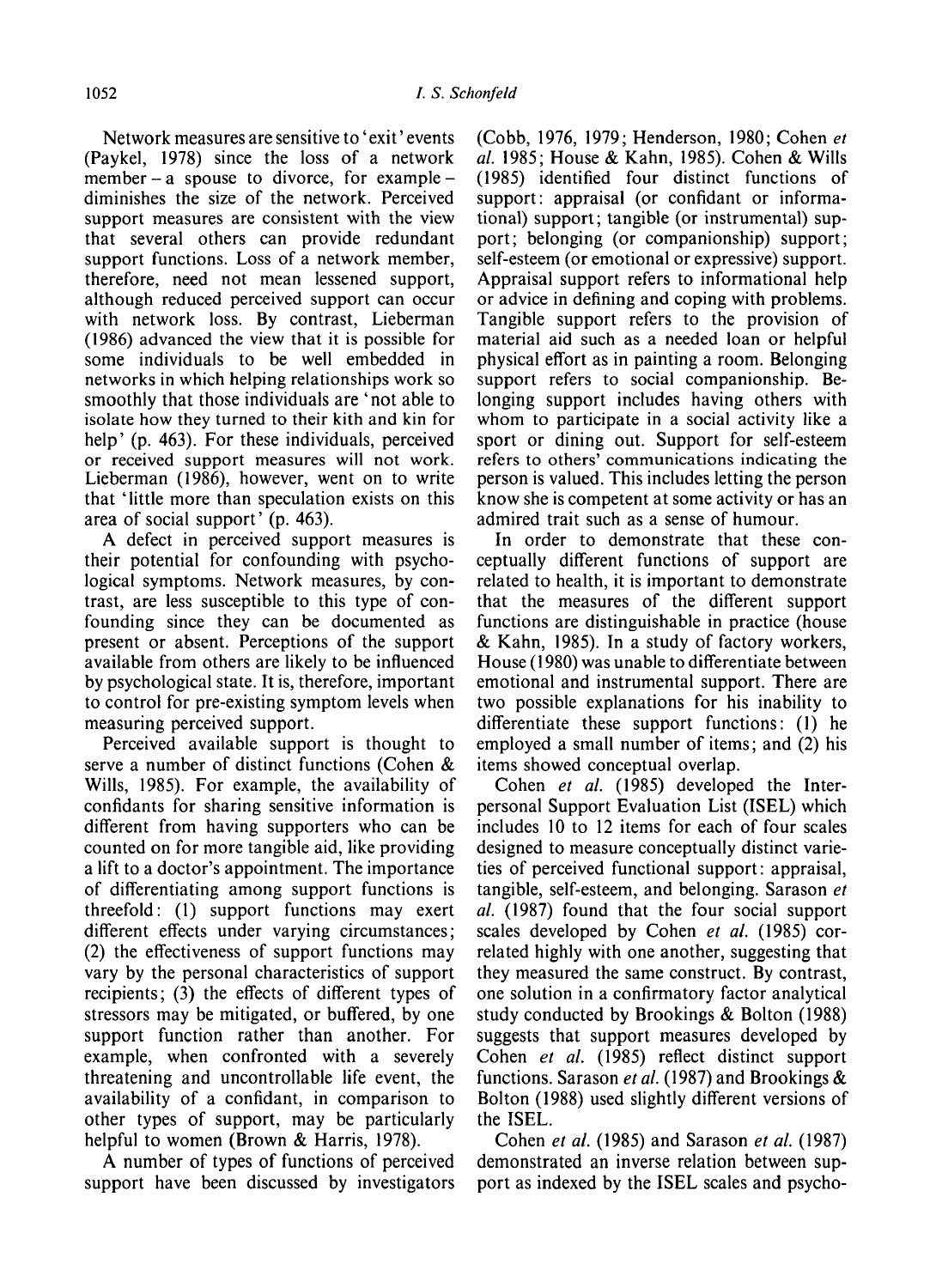logical symptoms. The studies reported in both papers, however, were cross-sectional. Crosssectional designs cannot distinguish between two important alternative hypotheses: (1) reports of perceived support are influenced by pre-existing psychological symptoms; (2) social support affects well-being. A stronger test of the capacity of the social support scales to predict psychological symptoms would involve a longitudinal design. Longitudinal designs in the present context would involve measuring symptoms in individuals at two points in time, and allowing for Time 1 measures of support to predict Time 2 symptoms, controlling for preexisting (Time 1) symptoms, a potential 'contaminant' of the support measures (as described earlier).

A prospective study constitutes a specific type of longitudinal design. The prospective study predicts Time 2 health status from a Time 1 factor like support; however, the study would begin with individuals who are *initially* low in symptoms (Kleinbaum *et al.* 1980; Blaney, 1985). The idea of the prospective design as applied in the present context is to predict, from among the individuals who are initially free of severe psychological distress (the parallel in medical research would be individuals who are initially free of the disease being investigated longitudinally), those who will later become distressed (or develop the disease) as a function of their initial status on a risk/protective variable like social support. In this vein, Depue & Monroe (1986) argued that individuals who are initially high in psychological symptoms and individuals who are initially low in symptoms are probably representative of different populations and should be treated separately in longitudinal research on risk factors (also see Monroe *et al.* 1986).

The present study constitutes an extension of the work of Cohen *et al.* (1985) and Sarason *et al.* (1987) linking dimensions of functional social support to psychological symptoms. As part of the study, the capacity of the ISEL scales to measure distinct support functions is examined. Three of the study's methodological strengths help to improve the quality of evidence linking functional support to psychological symptoms. First, the sample was reasonably representative of women who were recent college graduates and who chose to enter a profession. The average age of the women, 28, extends research with the ISEL beyond the traditional undergraduate samples in which the scales have been examined previously. Secondly, the subjects were unreferred and unselected for the variables under study. Thirdly, psychological symptoms were measured twice, about four months apart. This measurement tactic permitted longitudinal and longitudinal-prospective analyses of the relation of the support dimensions to future symptoms, controlling for pre-existing symptoms.

# **METHOD**

# **Subjects**

Subject recruitment took place in the winter and spring of 1987 in upper-level, senior-year education classes offered at four popular New York City colleges well-known for supplying local school districts with teachers. The classes were identified by faculty informants as likely to include seniors who would graduate in June or August 1987 and obtain teaching jobs in September 1987. Students typically attend such classes en route to obtaining teacher certification. A recruiter identified the women by visiting the classes and asking the students to indicate whether or not they were graduating seniors. This procedure was more practical than relying on official (registrars') records because an intensive record check revealed numerous errors in the codes identifying graduating and non-graduating students. Since registrars' records would not be complete until September 1987, too late to facilitate pre-employment data collection, recruitment was most efficaciously conducted by identifying students in the targeted classes rather than by using officially enumerated lists.

A total of 152 women was recruited. The recruiter ascertained that more than 90 % of the eligible students (those identifying themselves as scheduled to graduate that spring or summer) completed letters of informed consent in their college classrooms during the brief period, no more than ten minutes, allowed the recruiter by the cooperating instructors. The women completed questionnaires at Time 1, in the summer of 1987 ( $N = 125$ ), and again at Time 2, in the fall approximately four months later  $(N = 102)$ . The mean age of the sample in the summer, 27-9  $(S.D. = 7.9)$ , is consistent with local and national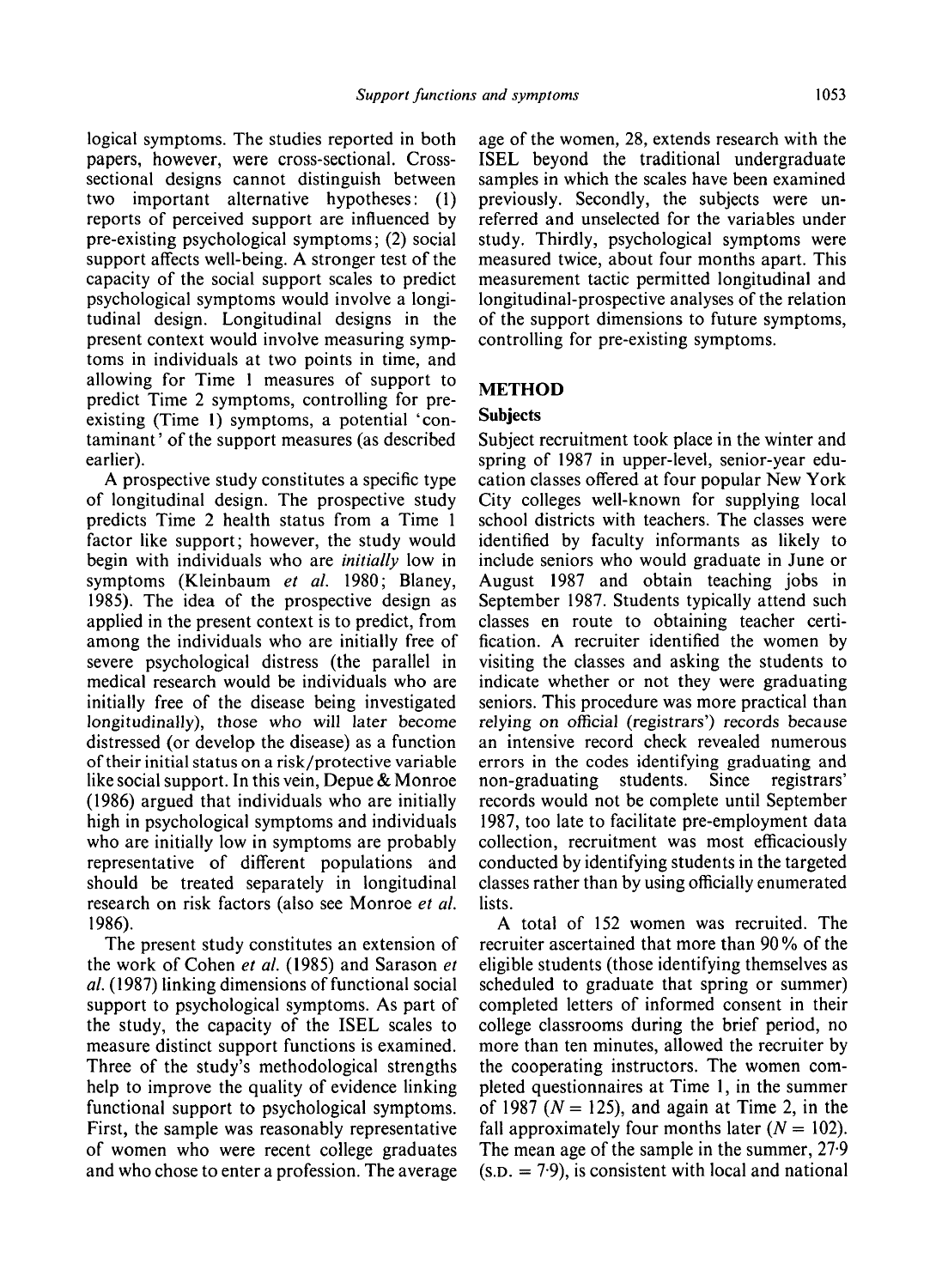| Characteristic          | %      |  |
|-------------------------|--------|--|
| Race                    |        |  |
| White                   | 568    |  |
| <b>Black</b>            | $18-4$ |  |
| Hispanic                | $20-8$ |  |
| Asian                   | $2-4$  |  |
| Religion                |        |  |
| Protestant              | $16-8$ |  |
| Catholic                | 47.2   |  |
| Jewish                  | 24.8   |  |
| Other                   | $10-4$ |  |
| Marital status          |        |  |
| Married                 | 25.6   |  |
| Never married           | $60-8$ |  |
| Divorced                | 8.8    |  |
| Separated               | 2.4    |  |
| Widowed                 | $2-4$  |  |
| Social class of origin  |        |  |
| $Hol$ <sup>*</sup>      | $11-2$ |  |
| 2                       | 43.2   |  |
| $\overline{\mathbf{3}}$ | 19.2   |  |
| 4                       | 160    |  |
| 5                       | 9.6    |  |

Table 1. *Social demographic characteristics of the sample*

• Hoi I to 5 represents Hollingshead's (1974) categories of social status. Category 1 represents the highest status and category 5, the lowest.

Table *2. Alpha coefficients, means, and standard deviations of the scales*

| Scale                       | Alpha<br>coefficient | Mean    | S.D.   |  |
|-----------------------------|----------------------|---------|--------|--|
| Health                      |                      |         |        |  |
| CES-D†                      | 0.90                 | $11-32$ | 9.23   |  |
| Psychophysiologic symptoms† | 0.86                 | $10-27$ | 7.65   |  |
| Rosenberg self-esteem!      | 0.78                 | 1.58    | 0.52   |  |
| ISELS                       |                      |         |        |  |
| Appraisal                   | $0-83$               | $35-40$ | 4.58   |  |
| Tangible                    | 0.79                 | 36.13   | $3-78$ |  |
| Belonging                   | 0.79                 | 34.69   | 4.92   |  |
| Self-esteem                 | 0.61                 | 33.36   | 3.48   |  |

CES-D = Center for Epidemiologic Studies - Depression Scale.

t High scores reflect high symptom levels.

*t* High scores reflect *low* self-esteem.

§ High scores reflect high levels of support.

trends concerning the older ages of individuals currently obtaining baccalaureate degrees (Schonfeld 1991). The social demographic characteristics of the sample are presented in Table 1. As can be seen from the table, the sample was mostly white, but with substantial minority representation. Almost half the subjects were Roman Catholic. Most subjects were single and came from middle-class homes.

#### **Instruments**

The relevant data were collected by questionnaire. The summer instrument included demographic, social support, and health sections. Items in the demographic section assessed age, marital status, parents' work and educational history, religion, and race.

### *Social support section*

The social support section consisted of the Interpersonal Support Evaluation List (ISEL, Cohen *et al.* 1985; Cohen & Wills, 1985) modified specially by Cohen (personal communication, 1986) for use in general population surveys. Cohen rewrote some of the items in the modified ISEL to apply to a wider set of circumstances than the original, more narrowly focused, college-student version. He replaced the two-choice true-false response format with a four-choice ('definitely true', 'probably true', 'probably false', and 'definitely false') format. In about half the items the true pole reflected increased support; in the other half the false pole reflected increased support. The ISEL yields four 10-item scales reflecting functions of perceived social support: tangible, belonging, appraisal, and self-esteem scales. This author made one addition to the ISEL. Since many New Yorkers do not drive, the tangible item 'It would be difficult to find someone who would lend me their car for a few hours' was supplemented by 'It would be difficult to find someone who would give me one or two driving lessons' for those subjects who did not drive.

# *Health section*

The health section included items which assessed psychophysiological symptoms (the frequency of headaches, stomach-aches, constipation, etc.), depressive symptoms, and self-esteem. The psychophysiological symptom items were adapted from Cronkite & Moos (1984) and Dohrenwend *et al.* (1980). Depressive symptoms were assessed with the Center for Epidemiologic Studies Depression Scale (CES-D; Radloff, 1977). The response alternatives for all symptom items were the same  $(0 =$  less than one day per week;  $1 = 1-2$  days per week;  $2 = 3-4$  days per week;  $3 = 5-7$  days per week). A subset of the psychophysiological and depressive items were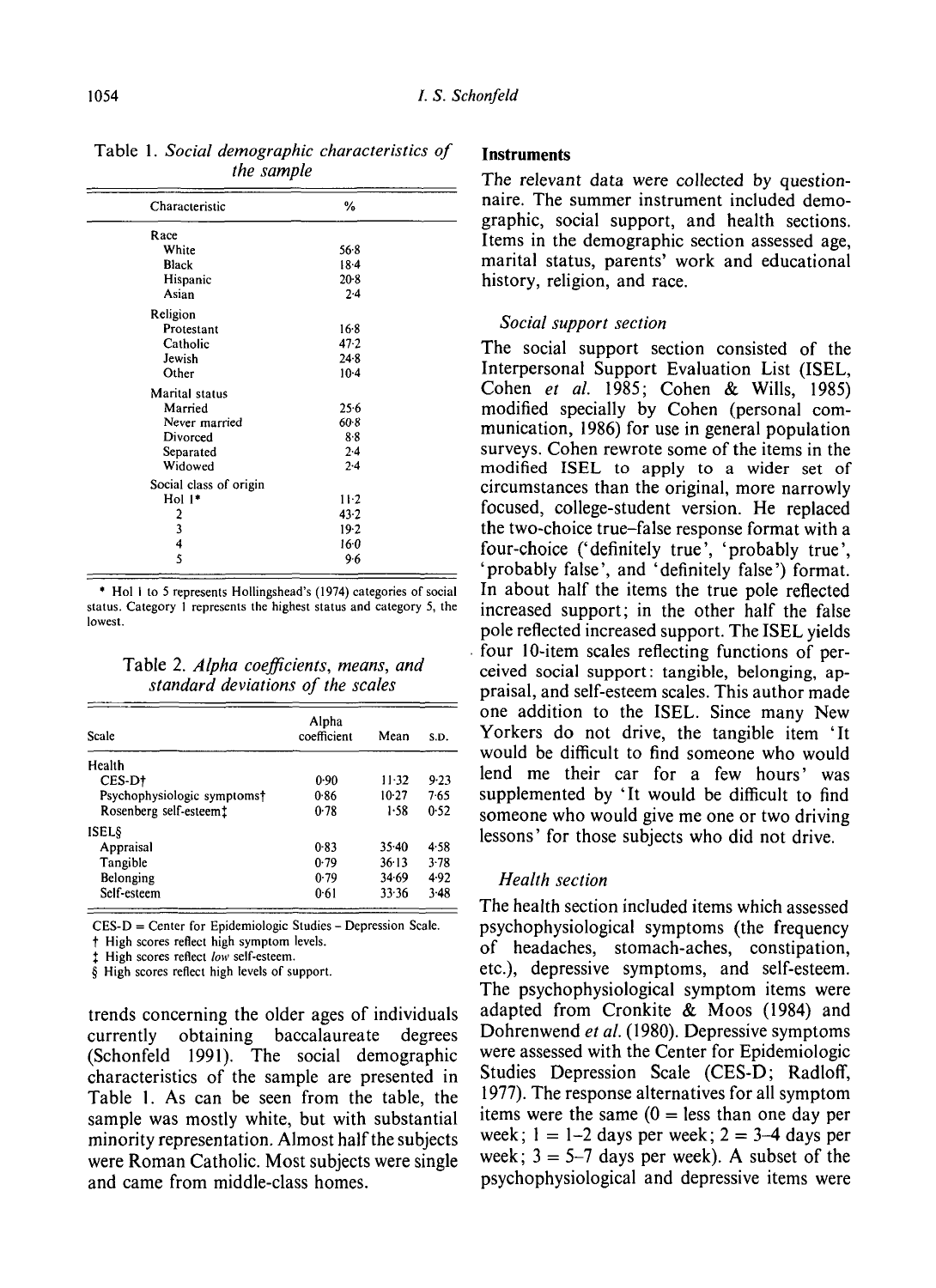| Scale                   |            |            |            |           |                          | o         |      |
|-------------------------|------------|------------|------------|-----------|--------------------------|-----------|------|
| 1 CES-D                 |            | 0.66       | 0.61       | 0.80      | 0.65                     | 0.79      | 0.49 |
| 2 Psychophys. symptoms  | $0.65***$  |            | 0.69       | $0 - 81$  | 0.75                     | 0.76      | 0.54 |
| 3 Rosenberg self-esteem | $0.59***$  | $0.42***$  |            | 0.76      | 0.70                     | 0.65      | 0.34 |
| 4 Appraisal             | $-0.33***$ | $-0.17$    | $-0.19*$   |           | 0.60                     | 0.55      | 0.58 |
| 5 Tangible              | $-0.37***$ | $-0.29**$  | $-0.28**$  | $0.53***$ | $\overline{\phantom{0}}$ | 0.48      | 0.49 |
| 6 Belonging             | $-0.40***$ | $-0.27**$  | $-0.38***$ | $0.58***$ | $0.60***$                | —         | 0.25 |
| 7 Self-esteem (ISEL)    | $-0.52***$ | $-0.42***$ | $-0.54***$ | $0.34***$ | $0.41***$                | $0.60***$ |      |

Table 3. *Correlations and reliabilities of the difference scores for the scales*

The correlation coefficients are below the diagonal and the reliabilities of the difference scores above the diagonal. Significance tests were two-tailed.  $*P < 0.05$ ;  $**P < 0.01$ ;  $***P < 0.001$ .

worded in a positive direction. Self-esteem was measured by Pearlin & Schooler's (1978) 6-item adaptation of Rosenberg's (1965) Self-esteem Scale. The Likert-type items were coded such that 'strongly agree' received a score of 1 and 'strongly disagree', a score 5. Five of the items were written in a positive direction. The one item written in the negative direction was placed in the middle of the scale to reduce response set. The self-esteem score was computed by assigning each subject the mean of the six items. All items designed to reduce response set were recoded after the data were collected and before scores were computed. Both the psychophysiological symptom and CES-D items were tried out in a prior study of distress in veteran teachers and found to have satisfactory psychometric properties (Schonfeld, 1990a, *b).*

## **RESULTS**

#### **Aggregation of items and scale reliability**

The psychophysiological symptom items which did not overlap with depressive symptoms were summed to form the Psychophysiologic Symptom Scale. In order to minimize overlap with the CES-D, if a psychophysiological symptom item was related to sleep disturbance or psychomotor retardation it was omitted from the scale. The alpha coefficients, means, and standard deviations of the CES-D, Psychophysiologic Symptom Scale, Rosenberg Self-esteem Scale, and four ISEL scales are reported in Table 2. Except for the ISEL scale measuring support for selfesteem, the scales' reliability coefficients ranged from  $0.78$  to  $0.90$ .

#### **Correlations among the scales**

Table 3 presents the Pearson correlations among the seven Time 1 scales. The strongest correlations obtained in four domains: (1) between the CES-D and Psychophysiologic Symptoms Scale; (2) among three of the four ISEL scales, appraisal, tangible, and belonging; (3) among the ISEL self-esteem support scale, the Rosenberg self-esteem scale, and the CES-D; (4) between the ISEL self-esteem and belonging scales.

Table 3 also presents the reliabilities of the difference scores (Cohen & Cohen, 1983) corrected for the direction of the scales. The reliability of difference scores reflects the extent to which two scales measure distinguishable constructs. A difference score is obtained by subtracting an individual's score on one measure from her score on another measure using comparable units (e.g. in standard scores). The reliability of a difference score ' tells us whether we can accurately classify subjects as, say, scoring high on one of the scales and low on the other' (Dohrenwend *et al.* 1980, p. 1232). Another advantage of the reliability of the difference scores is that the technique can be easily used with published data allowing for comparisons among data sets (see the Discussion section).

Dohrenwend *et al.* (1980) employed 0-50 as a minimally acceptable level for the reliability of difference scores because, at that level, half of the variance in difference scores reflects measurement error. By the same token, a differencescore reliability of 0-80, as in the case of the CES-D and ISEL appraisal scale, means that 80% of the variance in the difference scores reflects true score variance and only 20%, reflects measurement error. The difference-score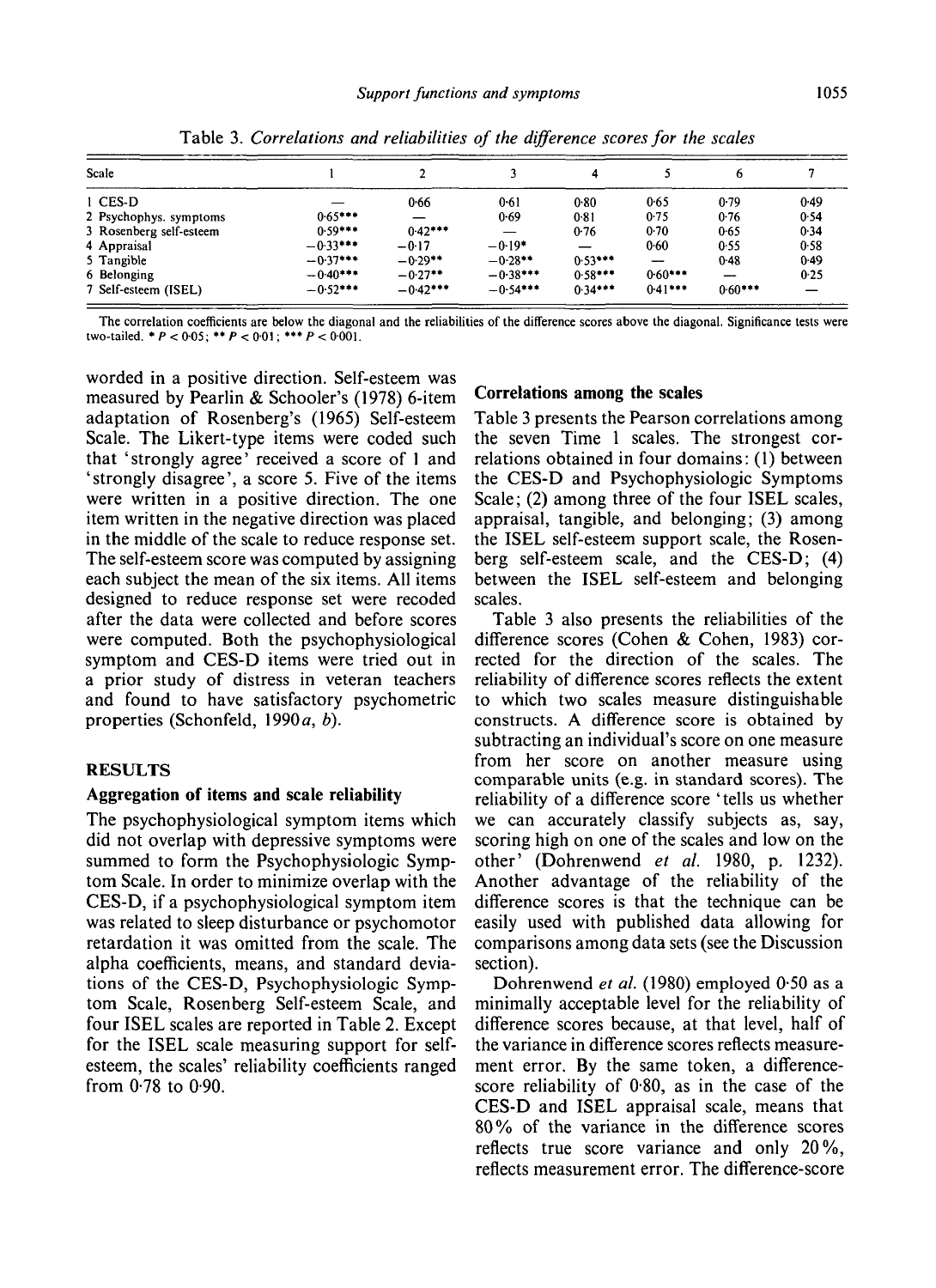Table 4. *Continuity of the CES-D and psychophysiologic symptoms scale: frequencies of women with high and low symptom levels*

|                                                     |                   | <b>Fall CES-D</b>      |  |
|-----------------------------------------------------|-------------------|------------------------|--|
|                                                     | < 16              | $\geq 16$              |  |
| Summer CES- $D < 16$<br>≥ 16                        | 62<br>11          | 13<br>13               |  |
| $\chi^2$ <sub>v</sub> (1) = 10.91, <i>P</i> < 0.001 |                   |                        |  |
|                                                     | Psychophysiologic | Fall<br>Symptoms Scale |  |
|                                                     | < 14              | $\geqslant$ 14         |  |
| Summer PP Scale $< 14$                              | 75.               | 3                      |  |
| ≥ 14                                                | 10                | 12                     |  |
| $\chi^2(1) = 30.73$ , $P < 0.001$                   |                   |                        |  |

Table 5. *Correlations between predictor and outcome variables*

|                               | Time 2 Outcome variables |             |  |  |
|-------------------------------|--------------------------|-------------|--|--|
| Time 1<br>Predictor variables | <b>CESD</b>              | PP symptoms |  |  |
| ISEL                          |                          |             |  |  |
| Appraisal                     | $-0.20*$                 | $-0.21*$    |  |  |
| Tangible                      | $-0.23*$                 | $-0.22*$    |  |  |
| Belonging                     | $-0.37**$                | $-0.36**$   |  |  |
| Self-esteem                   | $-0.34**$                | $-0.23*$    |  |  |
| CES-D                         | $0.57**$                 | $0.40**$    |  |  |
| Psychophys. symptoms          | $0.57**$                 | $0.61***$   |  |  |

Note. The significance tests of the correlation coefficients are twotailed.  $*P < 0.05$ ;  $**P < 0.001$ .

reliabilities among the four **ISEL** scales suggest that the four scales did not measure highly distinct constructs. In other words, about half the variance in the difference scores among the **ISEL** scales was measurement error. The **ISEL** self-esteem support scale appeared to overlap with both the Rosenberg self-esteem scale and the **ISEL** belonging scale.

#### **Continuity of symptoms**

A score of 16 or greater on the CES-D is considered to be of clinical significance (Radloff, 1977; Breslau & Davis, 1986; Radloff & Locke, 1986). Adults with scores of 16 or greater on the CES-D are thought to be at increased risk for clinical depression. Table 4 indicates that more than half the women with scores above 16 on the CES-D at Time 1 also exhibited high scores at Time 2. An arbitrary cut-point of 14 for the Psychophysiologic Symptoms Scale was employed. The cut-point of 14, like the score of 16 on the CES-D, identified the upper quartile of women in the sample. Table 4 also indicates that more than half the women 'high' in psychophysiologic symptoms at Time 1 continued to be highly symptomatic at Time 2. These analyses are consistent with the view that the sample seen at Time 2 included chronic and acute onset subgroups.

# **Multiple linear regression analyses**

The zero-order correlations between each of the Time 1 predictor and Time 2 outcome variables used in the multiple linear regression (MLR) analyses are presented in Table 5. The table indicates that each Time 1 ISEL scale was significantly related to Time 2 symptoms. The strongest predictors of Time 2 symptoms, however, were Time 1 symptoms.

Two series of MLR equations were constructed. In each series of equations either the Time 2 (fall) CES-D or Psychophysiologic Symptom Scale was regressed on its Time 1 (summer) analogue in one step. Then, in a second step *one* Time 1 social support measure was added to the equation. The samples used in each series of MLR equations were different. In the first series, the regression equations were conducted with all available subjects. The results of these regressions are found in Table 6. They constitute standard longitudinal analyses. The MLR analyses indicated that only the Belonging Scale predicted lower symptoms levels at Time 2. The  $R^2$  increase associated with the belonging scale in each MLR equation in which the Time 1 symptom variable was entered first was 0-03 (above 0-34 when predicting Time 2 CES-D and above 0-37 when predicting Time 2 psychophysiological symptoms).

The above MLR data were submitted to a power analytical computer program (Nee & Schonfeld, unpublished). The power calculations revealed that, given the sample size, the power of the MLR analyses to detect an  $R^2$  increase of 003 ranged from 0-46 to 0-48. The modest power of the analyses made the investigator wary of adding covariates to the MLR equations.

The second series of MLR equations was constructed such that women who were highly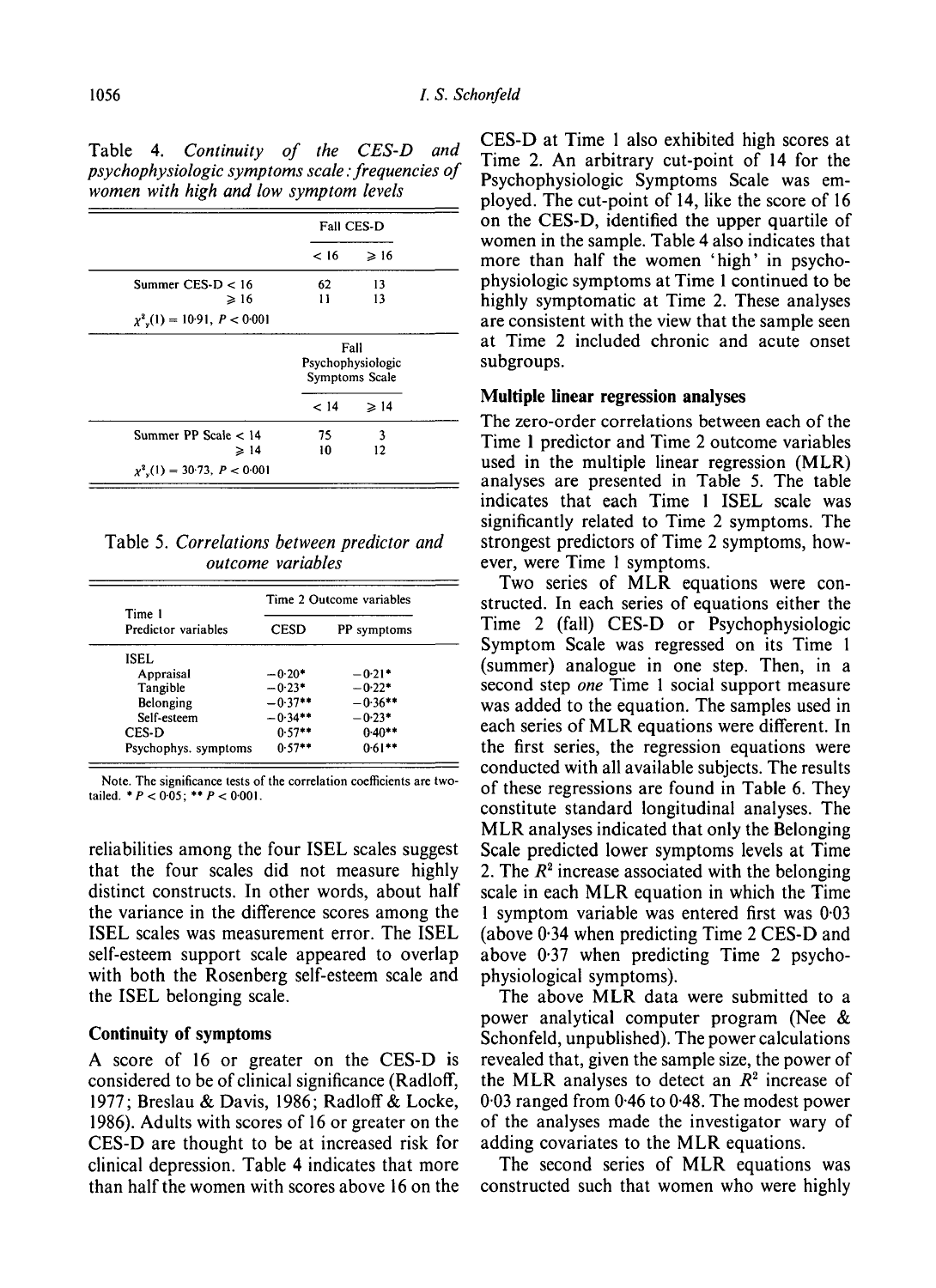Table 6. *Multiple linear regression of the fall symptom scales on each support variable measured in the summer*

| ISEL<br>Predictor<br>variables | Time 2 Predicted variables |         |         |              |         |         |  |
|--------------------------------|----------------------------|---------|---------|--------------|---------|---------|--|
|                                | $CES-D*$                   |         |         | PP Symptomst |         |         |  |
|                                | R                          | Beta    | P       | R            | Beta    | P       |  |
| Appraisal (A)                  | $-0.08$                    | $-0.04$ | NS      | $-0.12$      | $-0.09$ | NS      |  |
| Tangible (T)                   | $-0.14$                    | $-0.06$ | NS      | $-0.08$      | $-0.05$ | NS      |  |
| Belonging (B)                  | $-0.36$                    | $-0.18$ | $0-0.5$ | $-0.24$      | $-0.19$ | $0-0.5$ |  |
| $A + T + B$                    | $-0.28$                    | $-0.12$ | NS      | $-0.22$      | $-0.13$ | NS      |  |
| Self-esteem                    | $-0.14$                    | $-0.06$ | NS      | 0.05         | 0.03    | NS      |  |

In each regression equation, a fall symptom scale was regressed on one of the ISEL scales controlling for the summer version of the symptom scale.

•  $N = 99$ .

 $f N = 100.$ 

Table 7. *Multiple linear regression of the fall symptom scales on each support variable measured in the summer: all subjects initially low in symptoms*

|                        | Time 2 Predicted variables |         |           |              |         |           |  |
|------------------------|----------------------------|---------|-----------|--------------|---------|-----------|--|
| ISEL                   | $CES-D*$                   |         |           | PP Symptoms† |         |           |  |
| Predictor<br>variables | R                          | Beta    | P         | B            | Beta    | P         |  |
| Appraisal (A)          | $-0.01$                    | $-0.00$ | NS        | $-0.11$      | $-0.11$ | NS        |  |
| Tangible (T)           | 0.03                       | 001     | NS        | $-0.16$      | $-0.11$ | <b>NS</b> |  |
| Belonging (B)          | $-0.50$                    | $-0.28$ | 001       | $-0.20$      | $-0.18$ | 0.10      |  |
| $A+T+B$                | $-0.28$                    | $-0.12$ | NS        | $-0.23$      | $-0.17$ | NS        |  |
| Self-esteem            | $-0.27$                    | $-0.12$ | <b>NS</b> | $-0.13$      | $-0.09$ | <b>NS</b> |  |

In each regression equation, a fall symptom scale was regressed on one of the ISEL scales controlling for the summer version of the symptom scale.

 $t N = 80$ .

symptomatic at Time 1 were excluded (CES-D  $\geq 16$  or psychophysiological symptoms scale  $\ge$  14). These results should be interpreted with added caution because of the reduced size of the sample. The second series of equations, however, reflect a ' prospective' analysis. This latter set of equations was constructed in view of the argument that women who, initially, were highly symptomatic were likely to be different in terms of chronicity from women who were initially low in symptoms. The results of the second series of regression analyses are presented in Table 7.

When women with the highest levels of Time 1 depressive symptoms were excluded from the analyses, the effect size of the belonging scale on Time 2 CES-D was greater than when all available subjects were included. The *R2* increase associated with the belonging scale in the MLR equation was  $0.07$  (above  $0.18$  in step 1). No parallel change in the effect size was found in the MLR equation predicting Time 2 psychophysiological symptoms. In both series of analyses, a created scale that was the average of the appraisal, tangible, and belonging scales did not predict later symptoms. ISEL self-esteem was not included in the average because the earlier described reliability data suggest the self-esteem scale is too much of a symptom measure.

## **Attrition**

Subjects who completed the summer but not the fall questionnaire were compared to subjects who completed both. As expected, subjects lost to attrition tended to be more symptomatic than subjects who completed both instruments. The attrition and longitudinal groups differed significantly on the summer Psychophysiologic Symptom Scale ( $M_a = 12.12$  v.  $M_1 = 8.86$ , t(122)  $= 2.00$ ,  $P < 0.05$ ). The difference between the summer CES-D means for the two groups was non-significant  $(M_a = 13.41 \text{ v. } M_1 = 10.86,$  $t(122) = 1.17$ , but in the expected direction. The groups did not differ on the Rosenberg scale  $(M_{\rm a}$  $= 1.49$  v.  $M_1 = 1.60$ ,  $t(122) = 0.85$ ). The groups did not differ significantly on any social support scale: tangible,  $M_a = 35.05$  v.  $M_1 = 36.36$ , NS; belonging,  $M_a = 34.76$  v.  $M_1 = 34.68$ , NS; appraisal,  $M_a = 34.04$  v.  $M_1 = 35.69$ , NS; selfesteem,  $M_a = 33.48$  v.  $M_1 = 33.33$ , NS (0.08)  $<$   $|t(122)|$   $<$  1.53). The longitudinal group tended to have a higher proportion of whites (60 % v. 43%,  $\chi^2(1) = 1.55$ , NS) and married subjects  $(29\% \text{ v. } 4\%, \text{ v. } x^2(1) = 5.05, P < 0.05)$ . The groups did not differ on social class of origin  $(M_a = 2.78 \text{ v.} M_1 = 2.69, t(122) = 0.41).$ 

#### **DISCUSSION**

The results indicate that the appraisal, tangible, and belonging ISEL scales were moderately correlated with each other. The borderline nature of the reliability of the difference scores suggests that the ISEL scales were not multidimensional. The reliability of the difference scores indicates that the ISEL self-esteem support scale and Rosenberg's self-esteem scale measure the same

 $* N = 75.$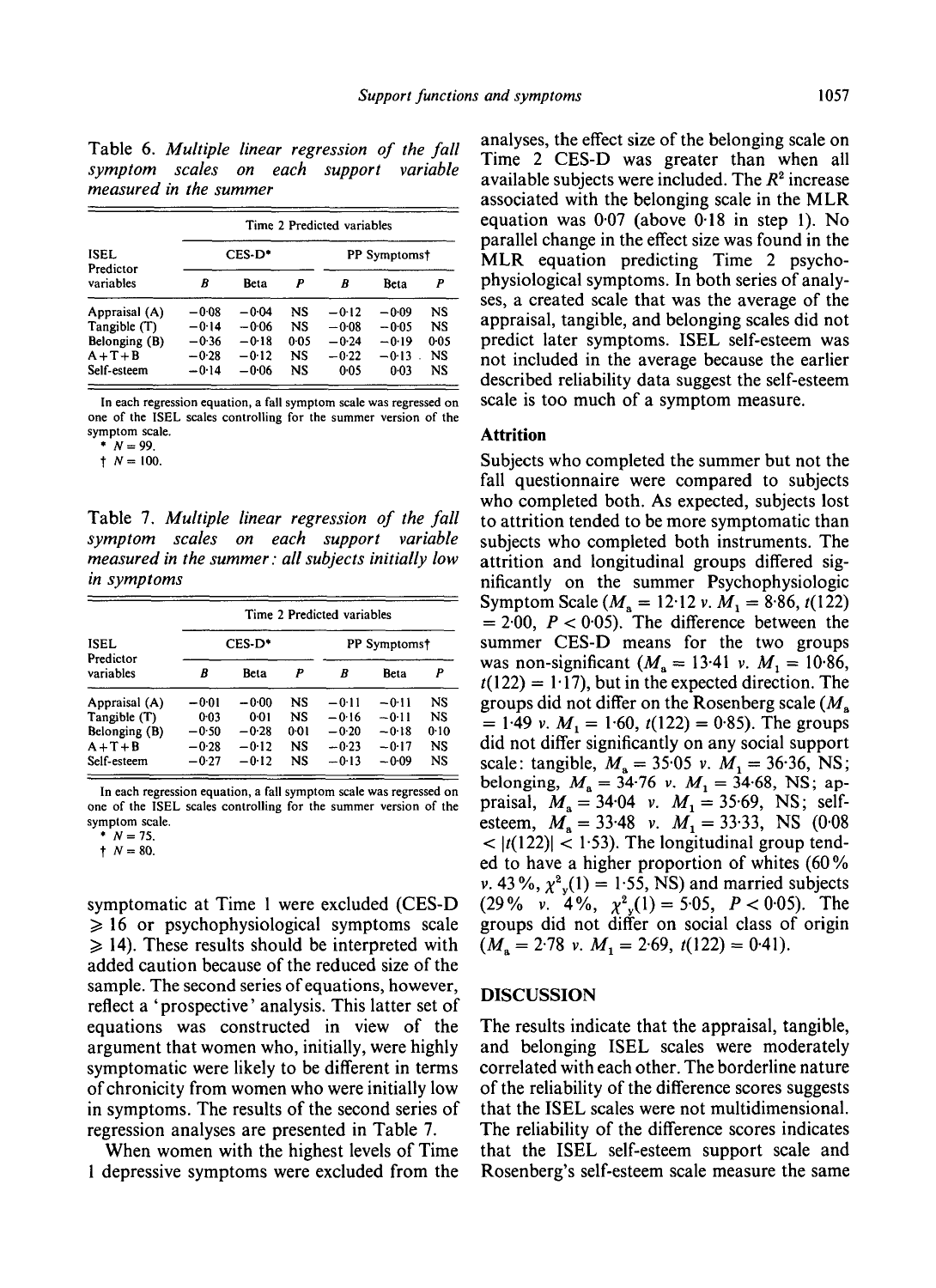construct. Regression analyses capitalizing on the longitudinal nature of the data underlined the confounding of pre-existing symptoms with the perceived support scales. The regression analyses indicated that only the belonging scale was related to later symptom levels.

The study had a number of limitations. First, the generalizability of the findings is limited because the sample consisted of female college graduates. Given the sample size, the present study cannot elucidate the intriguing question of how functional support affects the prognosis of individuals who, initially, are highly symptomatic. Secondly, the study lacked network and received support measures that might be linked to perceived support. Thirdly, since severely threatening fateful life events were rare in the sample – there were eight in all – the study did not provide an optimum context for examining stress buffering effects.

The findings revealing an absence of clearly separable social support dimensions reflected in the ISEL scales are consistent with a number of research findings and are unlikely to be idiosyncratic to the present sample. First, I computed the reliability of the difference scores using the average alpha coefficients and the correlation matrices, published by Cohen *et al.* (1985, p. 80), for a series of studies involving different collegestudent samples administered either of two versions of the ISEL. About half the computations did not exceed 0-50. Secondly, I computed the reliabilities of the difference scores for the correlations obtained by Sarason *et al.* (1987, p. 824) using the reliability estimates reported by Cohen *et al.* (1985)-Sarason *et al.* (1985) did not report reliability coefficients. The reliability of the difference scores for each pair of ISEL subscales was well below 0.50.

Thirdly, in a confirmatory factor analytical study of a college-student sample, Brookings & Bolton (1988) obtained a four-factor model that fits the ISEL scales. An alternative model that included one broad second-order factor, however, also fits the data. The alternative model was consistent with cross-scale correlations that ranged from moderate to large (e.g. belongingtangible  $r = 0.84$ ). In fact, the correlations obtained by Brookings & Bolton (1988) were greater than those obtained by Sarason *et al.* (1987). This difference reflects the greater amount of variance to be expected from Brookings & Bolton's (1988) four-alternative version of the ISEL compared to the two-alternative version used by Sarason *et al.* (1987). Finally, the overlap in the CES-D and the ISEL selfesteem scale is consistent with findings obtained in general population samples in which psychiatric symptom scales were administered (Dohrenwend *et al.* 1986). It is suggested that the ISEL self-esteem scale is partly a symptom measure and partly a measure of communications from companions, which explains its relatively close relation to both the CES-D and the belonging scale.

It is possible that the overlap in the scales mirrors a characteristic inherent in social support, namely, that when one type of support is explicitly mobilized a conceptually different type of support is also mobilized, either explicitly or tacitly (see Sarason *et al.* 1987). For example, if a person responds to a tangible-support item on the ISEL by agreeing that supporters are available who can be relied upon for an earlymorning ride to the airport, it is likely that those supporters have an affective tie to the respondent. By the same token, the supporter who goes out of the way to give a friend a lift to the airport will probably have a few bits of advice to convey about the journey. The individual supplying instrumental support is, thus, also likely to supply emotional and informational support as well as companionship.

The findings underscore the importance of controlling for the confounding of the ISEL scales with preexisting depressive symptoms. The reliability of the difference coefficients indicated that the self-esteem scale was the most confounded with preexisting symptoms. The findings reaffirm the inherent invalidity of drawing conclusions about the impact of social support on depressive symptoms from crosssectional data. Although all the social support scales, on the zero-order level predicted later symptoms, only one scale, the belonging scale, attained conventional levels of significance in the MLR analyses when prior symptoms were controlled.

The effect size of the belonging scale on the Time 2 CES-D, with the Time 1 CES-D controlled, was considerably larger when the sample was limited to women who initially were relatively asymptomatic  $(B = -0.50;$  beta  $= -0.28$ ) than when women with the full range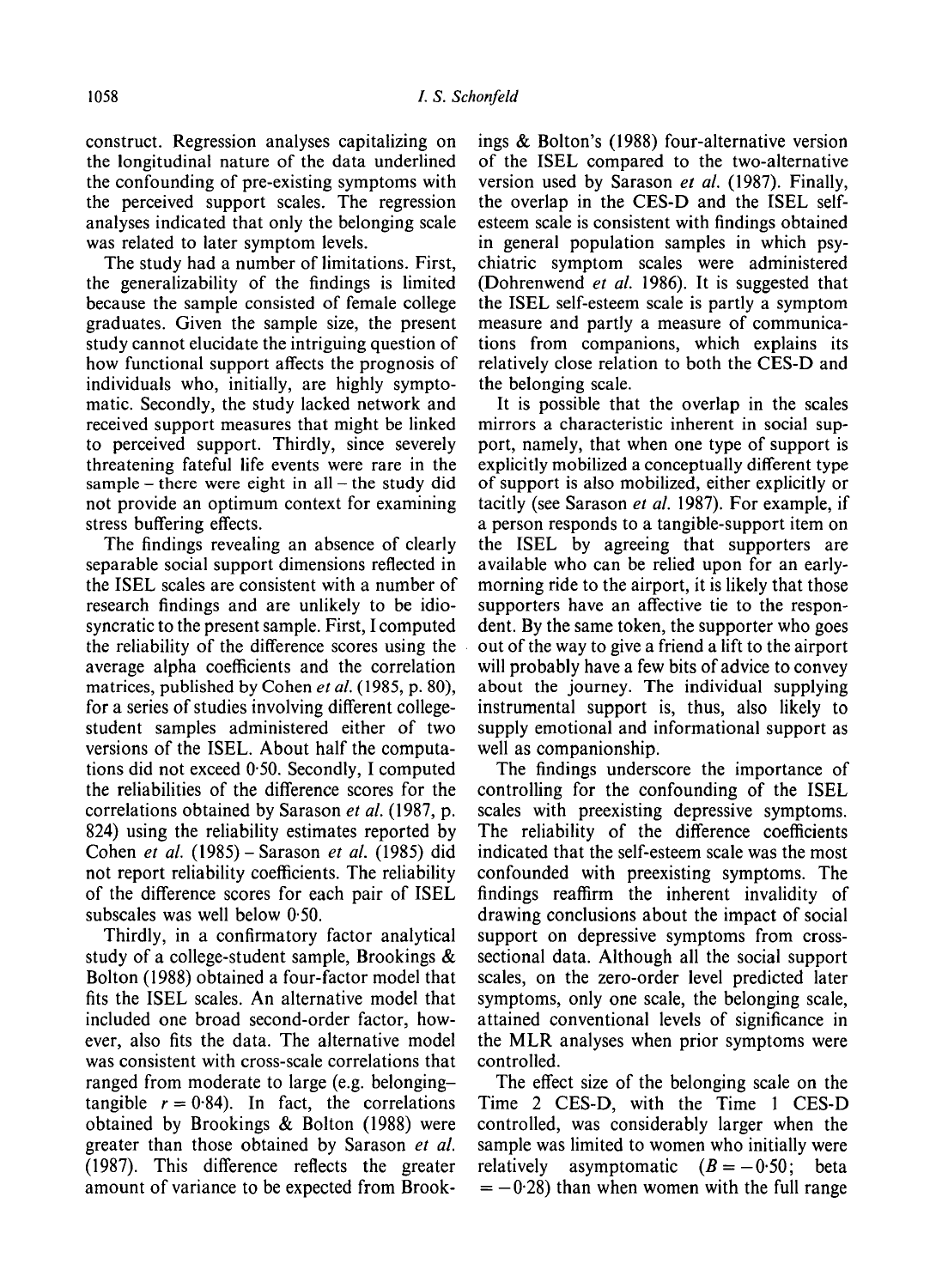of Time 1 symptom scores were included *(B*  $=-0.36$ ; beta  $=-0.18$ ). This finding is in keeping with the results of Monroe *et al.* (1986) who found reasonably strong effects for marital support on later depressive symptoms when the sample was limited to women who initially were relatively asymptomatic; when they examined the entire sample the effect size for marital support was smaller. Both sets of findings highlight the importance of studying individuals who are initially low in symptoms (Monroe & Steiner, 1986). Social support may act differently for individuals with and without chronic psychological disorders.

The findings are consistent with the views of Sullivan (1953) on the overarching importance for mental health of fulfilling a need for companionship; however, the question of why a measure of companionship, in contrast to other measures, is related to lower levels of future symptoms remains. Because research on the role of social ties in the context of major life transitions is just beginning (see Salzinger, in the press), I speculate that the availability of companionship may assume greater importance than other aspects of social support in the context of the college graduate's transition into the world of work. Social companionship may exert nonspecific protective effects for individuals making a transition into a work role that is sharply different from, and more aversive than, the role of the college student. Many of the women became teachers in New York City public schools, a work role that exposes its incumbent to numerous difficulties (Schonfeld, 1990a). In addition, companionship may be an important bridge linking a work role that has new and different responsibilities and to the former, more settled, role of college student.

In the context of some other life transition, different aspects of support may become more important. For example, in the context of decisions on whether or not to pursue a particular medical treatment, informational support may be especially helpful. Future research on the influence of support on individuals making major life transitions and decisions promises to be important. The yield from such research will depend on the soundness (e.g. confounding with symptoms, separability of dimensions) of the measurement instruments employed in assessing support functions.

Preparation of this paper was supported by NIOSH/ CDC grants nos. 1 01 OH02571-01 and -02 and PSC-CUNY Award Program grants nos. 6-67401 and 6- 68419. An earlier version of the paper was presented at the Biennial Conference on Research and Action, 24 June 1989 in East Lansing, MI. City College and the City University of New York provided the author with excellent data processing facilities. Appreciation is extended to Sheldon Cohen for making available to me his most recent version of the ISEL. I thank James Johnson, Pearl Knopf, Howard Everson, and three anonymous reviewers for their comments on an earlier draft of the paper. The cooperation of the participants is gratefully acknowledged.

#### **REFERENCES**

- Barrera, M., Jr., Sandier, I. N. & Ramsay, T. B. (1981). Preliminary development of a scale of social support: studies on college students. *American Journal of Community Psychology* 9, 435-447.
- Berkman, L. F. & Syme, S. L. (1979). Social networks, host resistance, and mortality: a nine-year follow-up study of Alameda County residents. *American Journal of Epidemiology* **109,** 186-204.
- Blaney, P. H. (1985). Stress and depression in adults: a critical overview. In *Stress and Coping* (ed. T. M. Field, P. M. McCabe and N. Schneiderman), pp. 264-283. Erlbaum: Hillsdale, NJ.
- Breslau, N. & Davis, G. C. (1986). Chronic stress and major depression. *Archives of General Psychiatry* 43, 309-314.
- Brookings, J. B. & Bolton, B. (1988). Confirmatory factor analysis of the Interpersonal Support Evaluation List. *American Journal of Community Psychology* 16, 137-147.
- Brown, G. W. & Harris, T. (1978). *Social Origins of Depression: A Study of Psychiatric Disorder in Women.* Free Press: NY.
- Cobb, S. (1976). Social support as a moderator of life stress. *Psychosomatic Medicine* 38, 300-313.
- Cobb, S. (1979). Social support and health through the life course. In *Aging from Birth to Death* (ed. M. W. Riley), pp. 93-106. Westview Press: Boulder, CO.
- Cohen, J. & Cohen, P. (1983). *Applied Multiple Regression/Correlation Analysis for the Behavioral Sciences.* Erlbaum: Hillsdale, NJ.
- Cohen, S. & Wills, T. A. (1985). Stress, social support, and the buffering hypothesis. *Psychological Bulletin* 98, 310-357.
- Cohen, S., Mermelstein, R., Kamarch, T. & Hoberman, H. M. (1985). Measuring the functional components of social support. In *Social Support: Theory, Research and Applications* (ed. I. G. Sarason, and B. R. Sarason), pp. 73-94. Martinus Nijhoff: The Hague, Netherlands.
- Cronkite, R. C. & Moos, R. H. (1984). The role of predisposing and moderating factors in the stress-illness relationship. *Journal of Health and Social Behavior* 25, 372-393.
- Depue, R. A. & Monroe, S. M. (1986). Conceptualization and measurement of human disorder in life stress research: the problem of chronic disturbance. *Psychological Bulletin* 99, 36-51.
- Dohrenwend, B. P., Shrout, P. E., Egri, G. & Mendelsohn, F. S. (1980). Nonspecific psychological distress and other dimensions of psychopathology: measures for use in the general population. *Archives of General Psychiatry,* 37, 1229-1236.
- Dohrenwend, B. P., Levav, I. & Shrout, P. E. (1986). Screening scales from the Psychiatric Epidemiology Research Interview (PERI). In *Community Surveys of Psychiatric Disorders* (ed. M. M. Weissman, J. K. Myers and C. E. Ross), pp. 349-375. Rutgers University Press: New Brunswick, NJ.